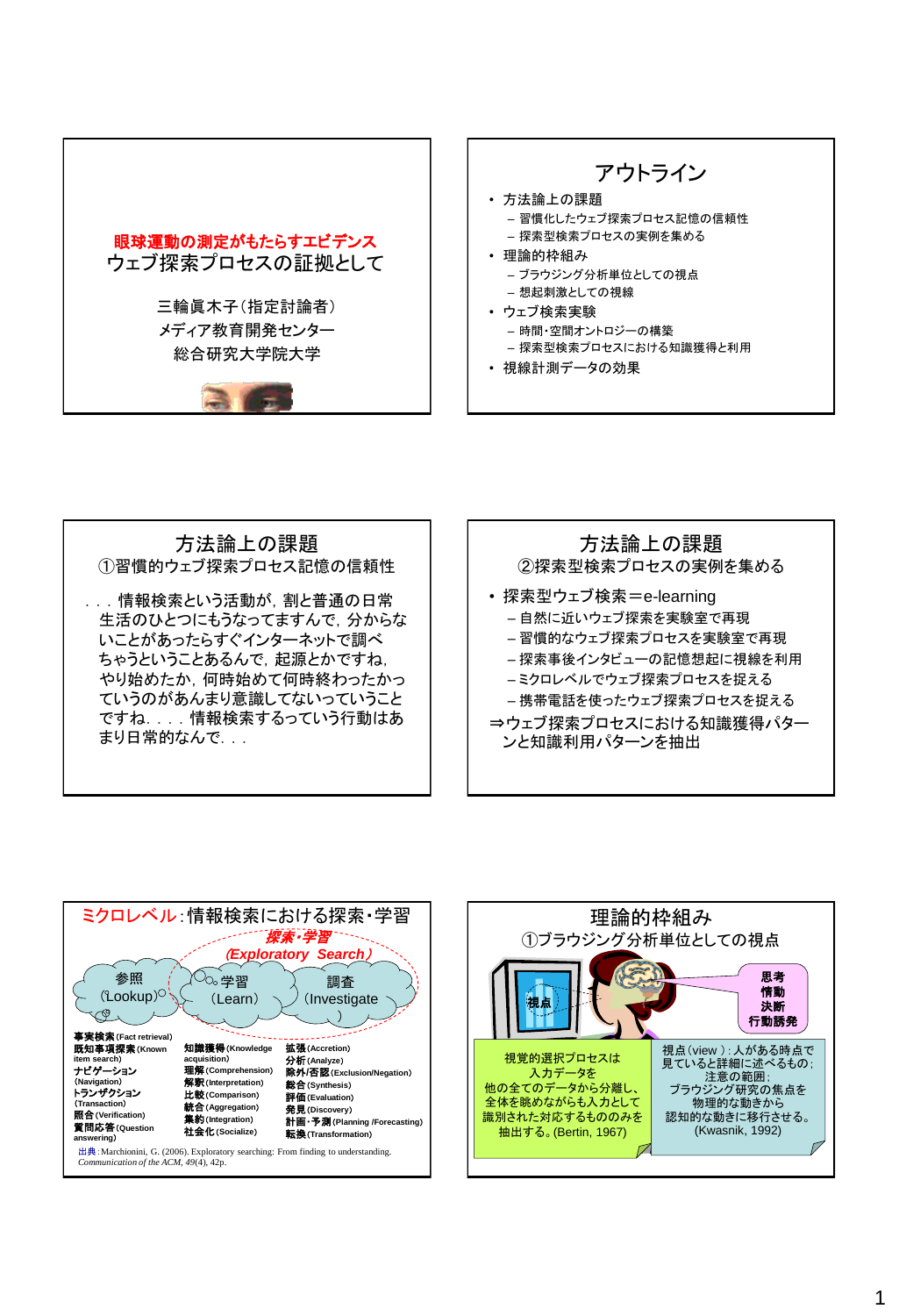## 理論的枠組み ②想起刺激としての視線

- 既往研究からのヒント
	- Timpka & Arborelius. (1990). The GP's dilemmas: A study of knowledge need and use during health care consultations. Methods of Information in Medicine, 29, 23-29.
	- 医者と患者の診察セッションのビデオ記録
	- ビデオ記録を見せながらの事後インタビュー
	- どの場面でどんな知識が必要だったか、獲得できたか、 どのように知識を獲得したのか、獲得できなかった場合 の理由etc.
- ⇒視線移動データを記録した検索プロセスビデオを見 せれば、検索プロセスにおける思考・情動の想起を 支援できる!







| C2007 by Makiko Miwa |                            |                                                                                                                                    |  |  |
|----------------------|----------------------------|------------------------------------------------------------------------------------------------------------------------------------|--|--|
| 結果                   |                            |                                                                                                                                    |  |  |
| 知識構造変化の分類枠組み         |                            |                                                                                                                                    |  |  |
| タイプ                  | 定義                         | 発話事例                                                                                                                               |  |  |
| 獲得<br>adding         | 新たな知識を獲得                   | ナチスドイツがなんか記念・・・な、記念碑を「白虎隊に]贈ったな<br>んていうのは知らなかったですね。                                                                                |  |  |
| 訂正<br>correcting     | 既存知識の誤りを<br>訂正             | ブラームスがここに入っていることがちょっと意外だったので・・・<br>僕の中では、ブラームスってもう少しその、ロマン派の前の方の<br>人だと思っていたので・・・                                                  |  |  |
| 限定<br>limiting       | 概念の範囲が<br>狭まろ              | よく見たら、何か時代がルネッサンスとかの時代の話を書いて<br>あって、「産業革命とは「ちょっと違うなっていうふうに思って・・・<br>工業製品っぽいもののほうが、その、逆に、その・・・。生活に影<br>響をおよぼしたものなのかなっていうことを頭ノ考えました。 |  |  |
| 関連<br>relating       | 概念を別の概念に<br>関連させる⇒<br>文脈構築 | 入場料が一緒だって書いてあったので、ああ、じゃあチケットをこ<br>のセットになって買うから、アクロポリス博物館が休みの日はもし<br>かして神殿も休みかもしれないなと思って、じゃ、博物館に関して<br>も調べたほうがいいかと判断してます。           |  |  |
| 詳細<br>specifying     | 概念の詳細さが深<br>まる             | 西暦で何時から何時までといった正式な情報が書いてあるの<br>と・・・第一次世界大戦、で、デモクラシーに行って、ああ、こういう<br>時代だったなあっていうのを…                                                  |  |  |
| 転換<br>transforming   | 概念を異なる枠組<br>みで把握           | 「江戸東京博物館で]・・・体験をやってるっていうのは知らなかっ<br>たです。何博物館としてしか見てなかったので。                                                                          |  |  |